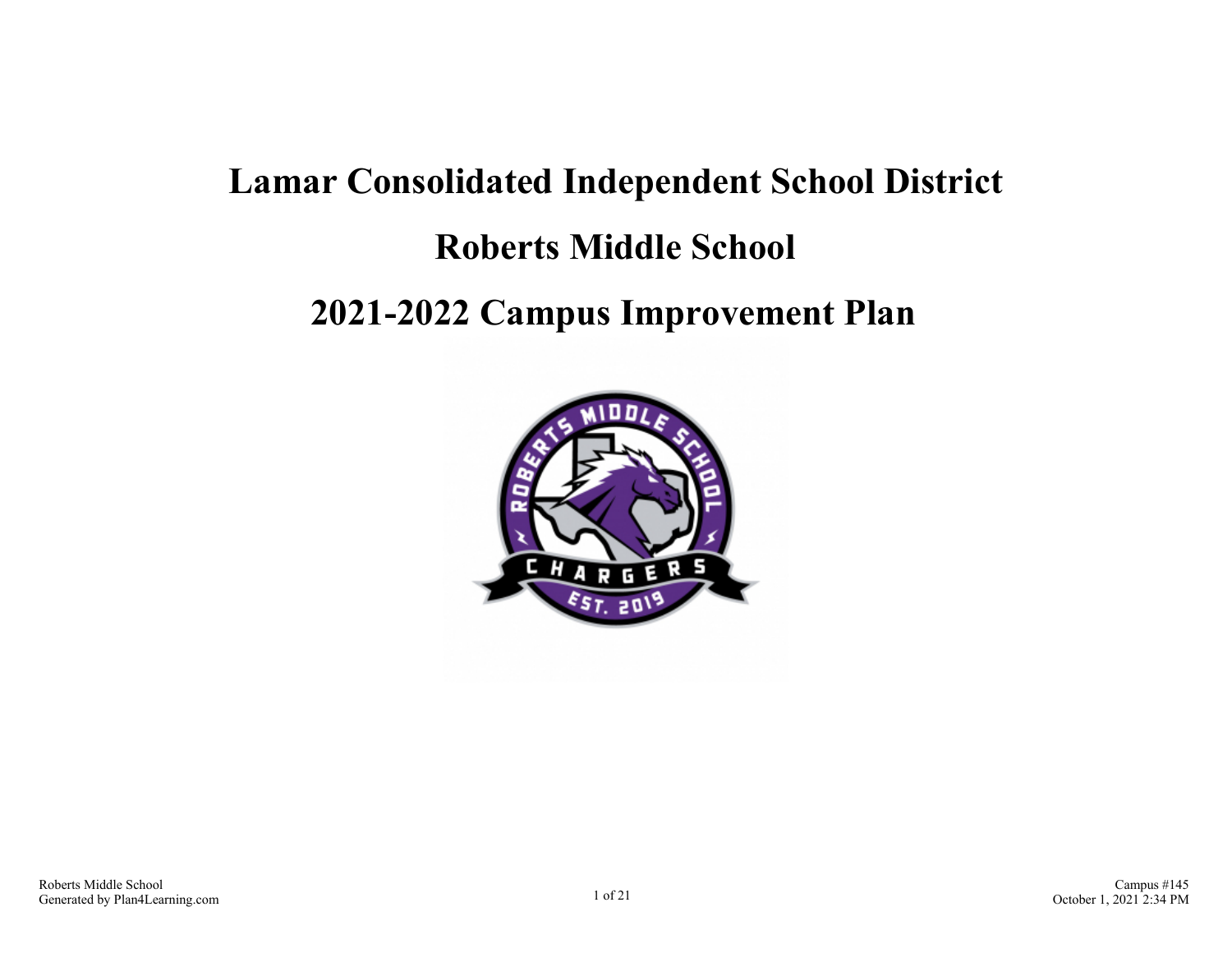# **Mission Statement**

Campus Mission: RMS is committed to building a positive and safe culture through fostering meaningful relationships. As Chargers, we honor each others' differences, and empower each other to be life-long learners. The Charger tradition begins here.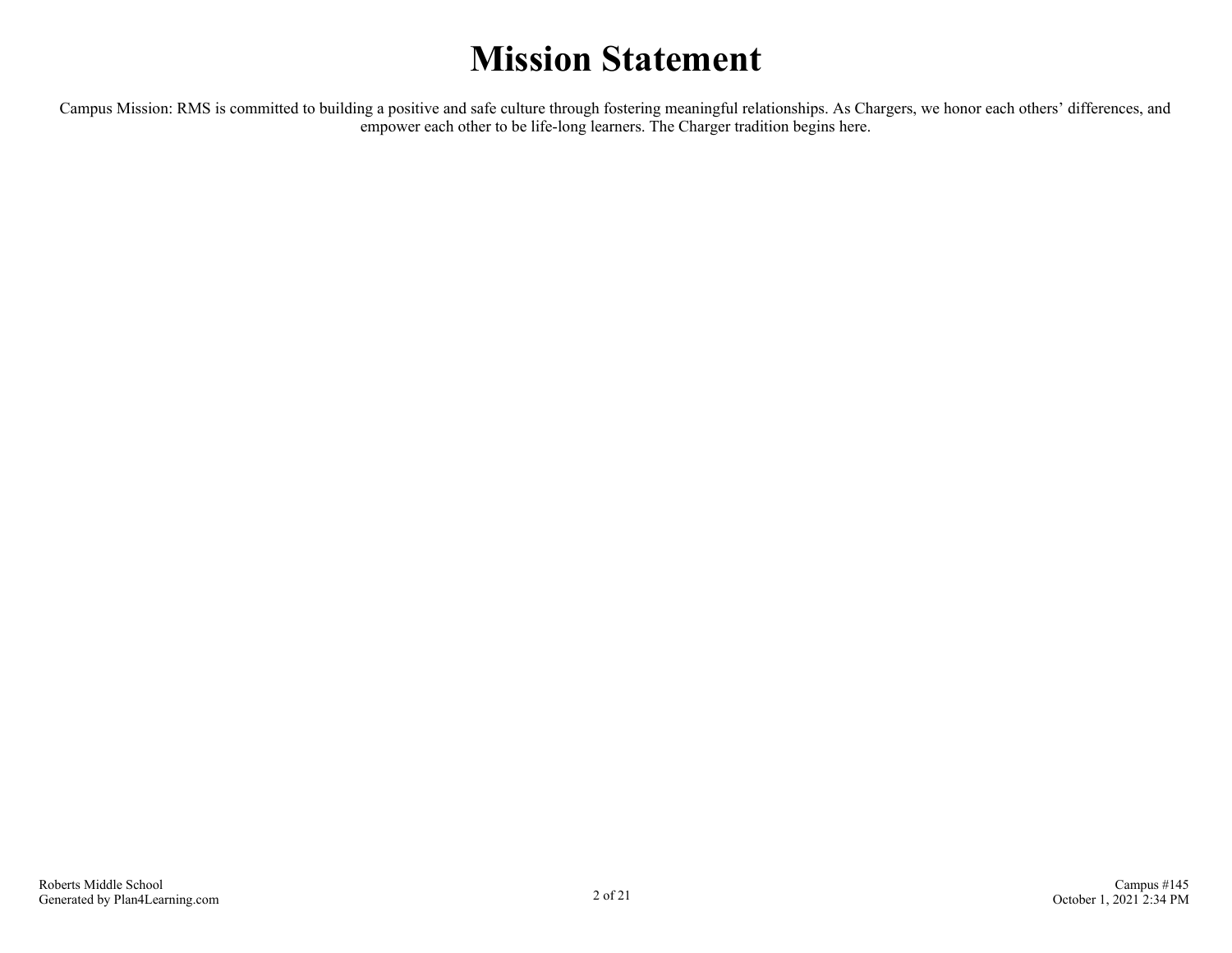### **Table of Contents**

| Comprehensive Needs Assessment                                                                                                                                                                                                   | 4            |
|----------------------------------------------------------------------------------------------------------------------------------------------------------------------------------------------------------------------------------|--------------|
| Demographics                                                                                                                                                                                                                     |              |
| <b>Student Learning</b>                                                                                                                                                                                                          |              |
| School Processes & Programs                                                                                                                                                                                                      |              |
| Perceptions                                                                                                                                                                                                                      | <sub>b</sub> |
| <b>Priority Problem Statements</b>                                                                                                                                                                                               |              |
| Comprehensive Needs Assessment Data Documentation                                                                                                                                                                                | 8            |
| Goals                                                                                                                                                                                                                            | 10           |
| Goal 1: By May 2022, the percent of students who reach Approaches, Meets and Masters performance levels on the Reading STAAR and Math STAAR will increase by                                                                     |              |
| $5%$ .                                                                                                                                                                                                                           | 11           |
| Goal 2: Starting August 2021 and running through May 2022, Roberts MS will implement PBIS across the campus to develop relationships with students and teachers,<br>ultimately decrease the number of discipline reports by 10%. | 14           |
| Goal 3: By May of 2022, Roberts MS will develop systems and programs promoting parent communication and involvement in school activities as measured by the                                                                      |              |
| climate survey.                                                                                                                                                                                                                  | 16           |
| <b>State Compensatory</b>                                                                                                                                                                                                        | 18           |
| <b>Budget for Roberts Middle School</b>                                                                                                                                                                                          | 19           |
| Personnel for Roberts Middle School                                                                                                                                                                                              | 19           |
| Campus Funding Summary                                                                                                                                                                                                           | 19           |
| Addendums                                                                                                                                                                                                                        | 20           |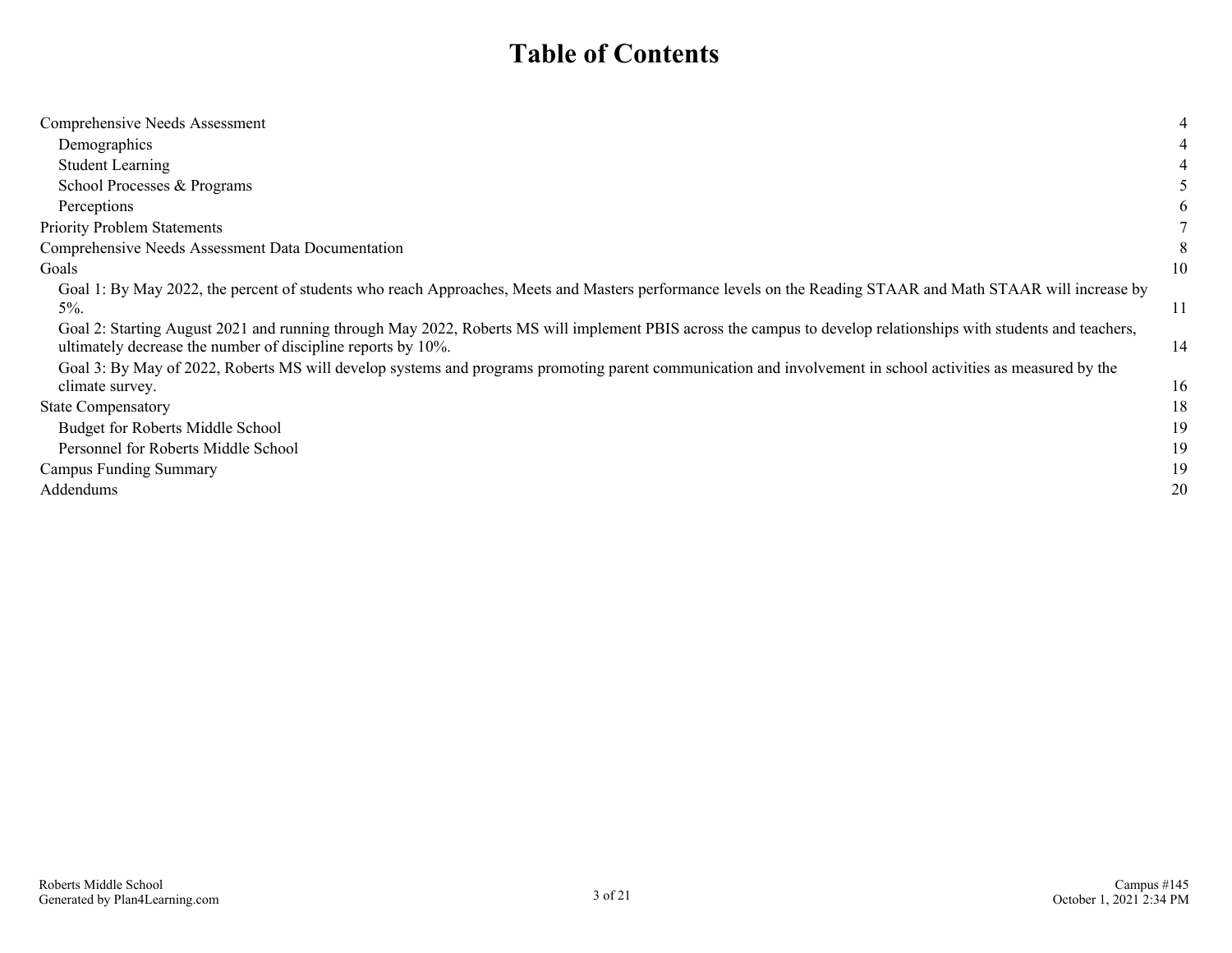## **Comprehensive Needs Assessment**

### <span id="page-3-0"></span>**Demographics**

#### **Demographics Summary**

Roberts Middle School is a 6th grade only campus in Lamar Consolidated ISD. We have six feeder elementary campuses: Lindsey Elementary, Tamarron Elementary, Hubenak Elementary, Bentley Elementary, Morgan Elementary, and Huggins Elementary. Roberts MS is located in Fulshear, TX. Our community is growing rapidly and our enrollment continues to increase.

Enrollment by Race:

| American Indian or Alaskan Native<br>$.3\%$        |      |
|----------------------------------------------------|------|
| Asian                                              | 4.9% |
| Black or African American                          |      |
| $22\%$                                             |      |
| Native Hawaiian or Other Pacific Islander<br>$3\%$ |      |
| White                                              | 44%  |
| Hispanic/Latino Ethnicity<br>25%                   |      |
| Multi-Racial                                       |      |

#### **Problem Statements Identifying Demographics Needs**

**Problem Statement 1:** Our Special Education sub-population is the lowest performing sub-population at Roberts. **Root Cause:** The data shows that the Special Education population had 41% Approaches on Reading STAAR and 45% Approaches on Math STAAR.

**Problem Statement 2:** Our Economically Disadvantaged sub-population decreased by 8% on Math STAAR. **Root Cause:** The data shows that the Economically Disadvantaged sub-population had 84% in 2019 and 76% in 2021.

**Problem Statement 3:** Our LEP sub-population decreased by 10% on Math STAAR. **Root Cause:** The data shows that the LEP sub-population had 78% in 2019 to 68% in 2021.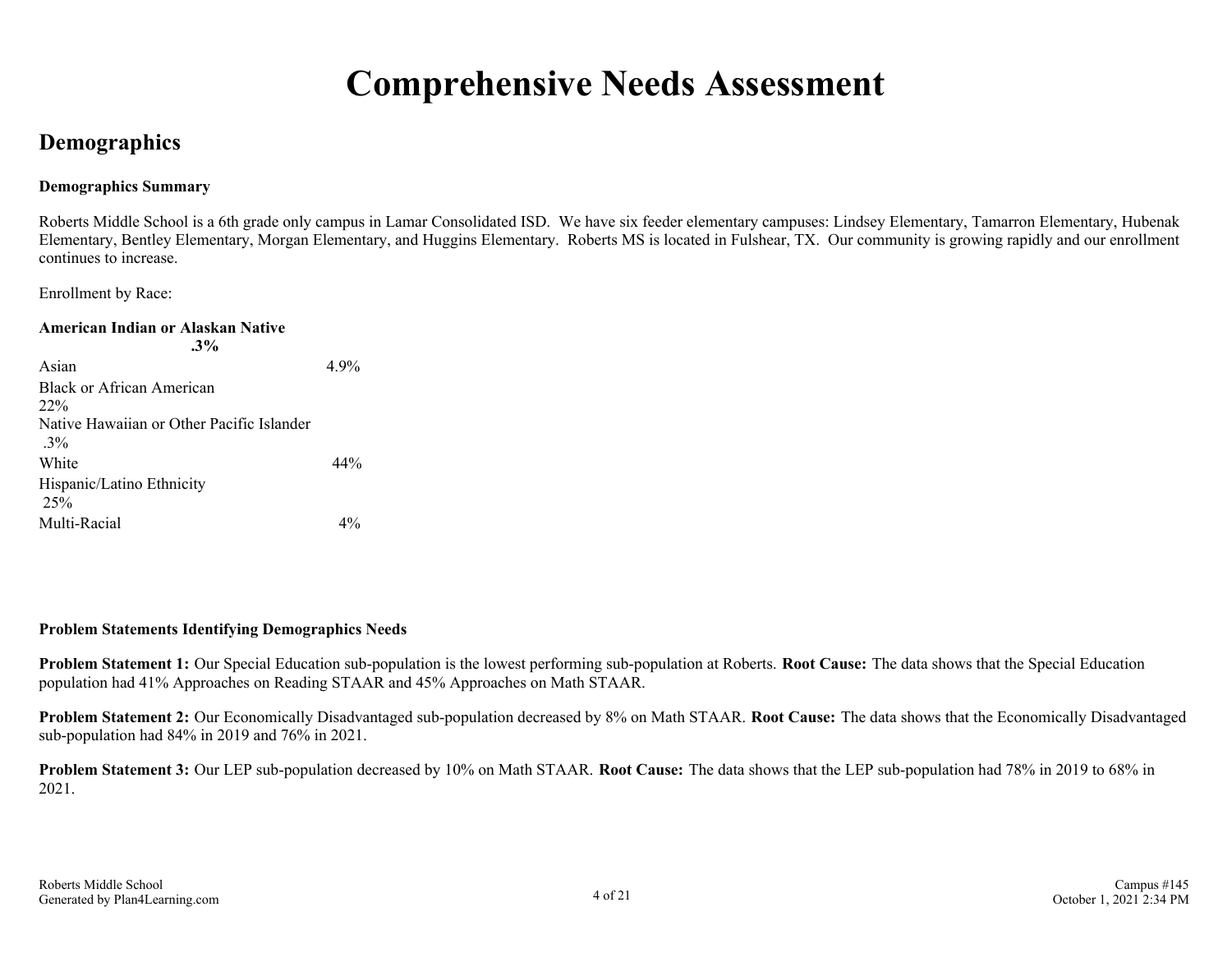### <span id="page-4-0"></span>**Student Learning**

#### **Student Learning Summary**

Math we had 87% Approaches, 66% Meets, and 35% Masters. Reading we had 81% Approaches, 54% Meets, and 30% Masters.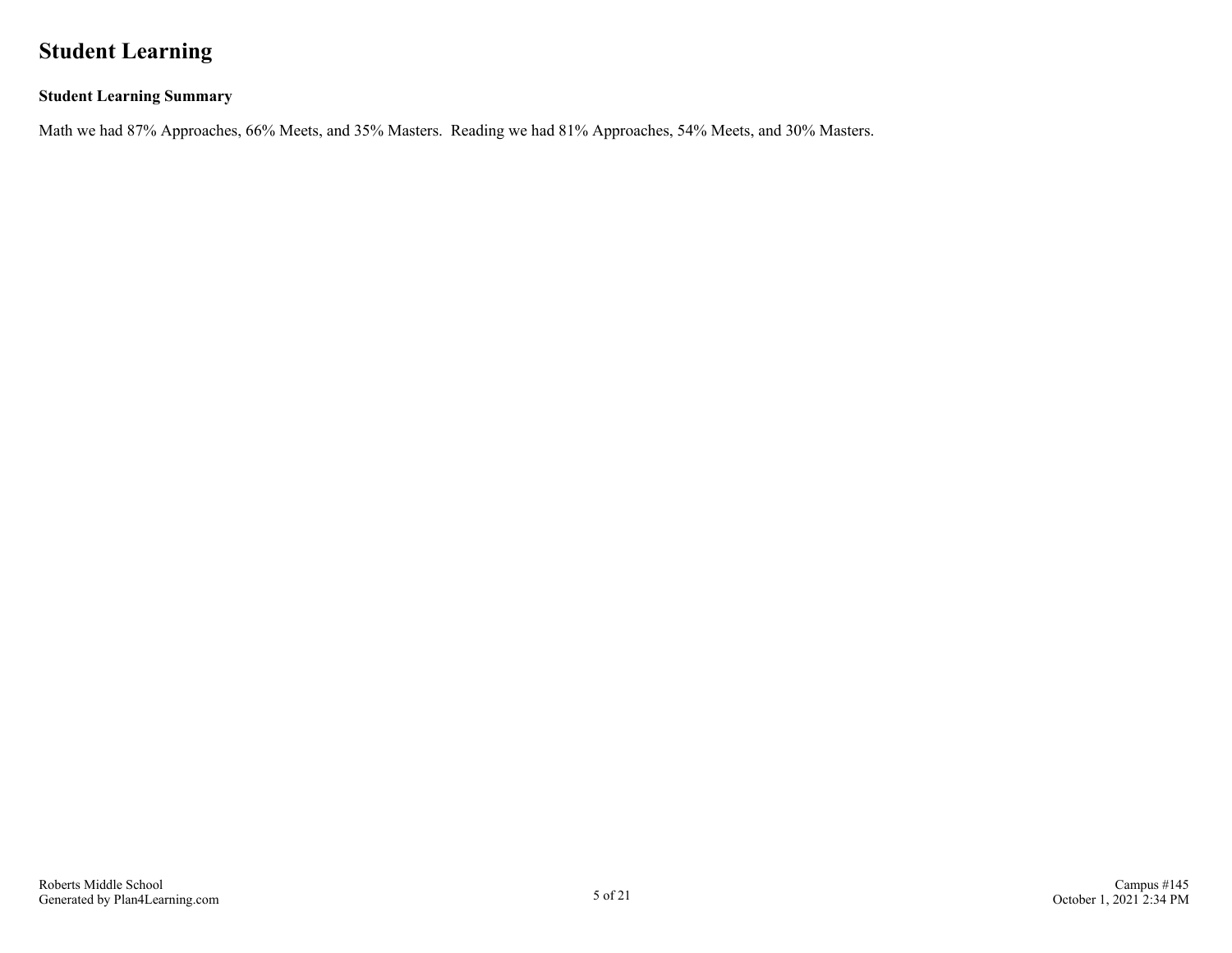### <span id="page-5-0"></span>**School Processes & Programs**

#### **School Processes & Programs Summary**

Roberts MS staff continues to grow with increasing enrollment. All departments meet for planning on Mondays during their conference time which facilitators and administrators also attend. We meet with each department for data teams each six weeks to discuss student performance and address student concerns. We have Charger WIN daily, which is our RtI plan. Students are grouped based on need and interventions are provided during Charger WIN.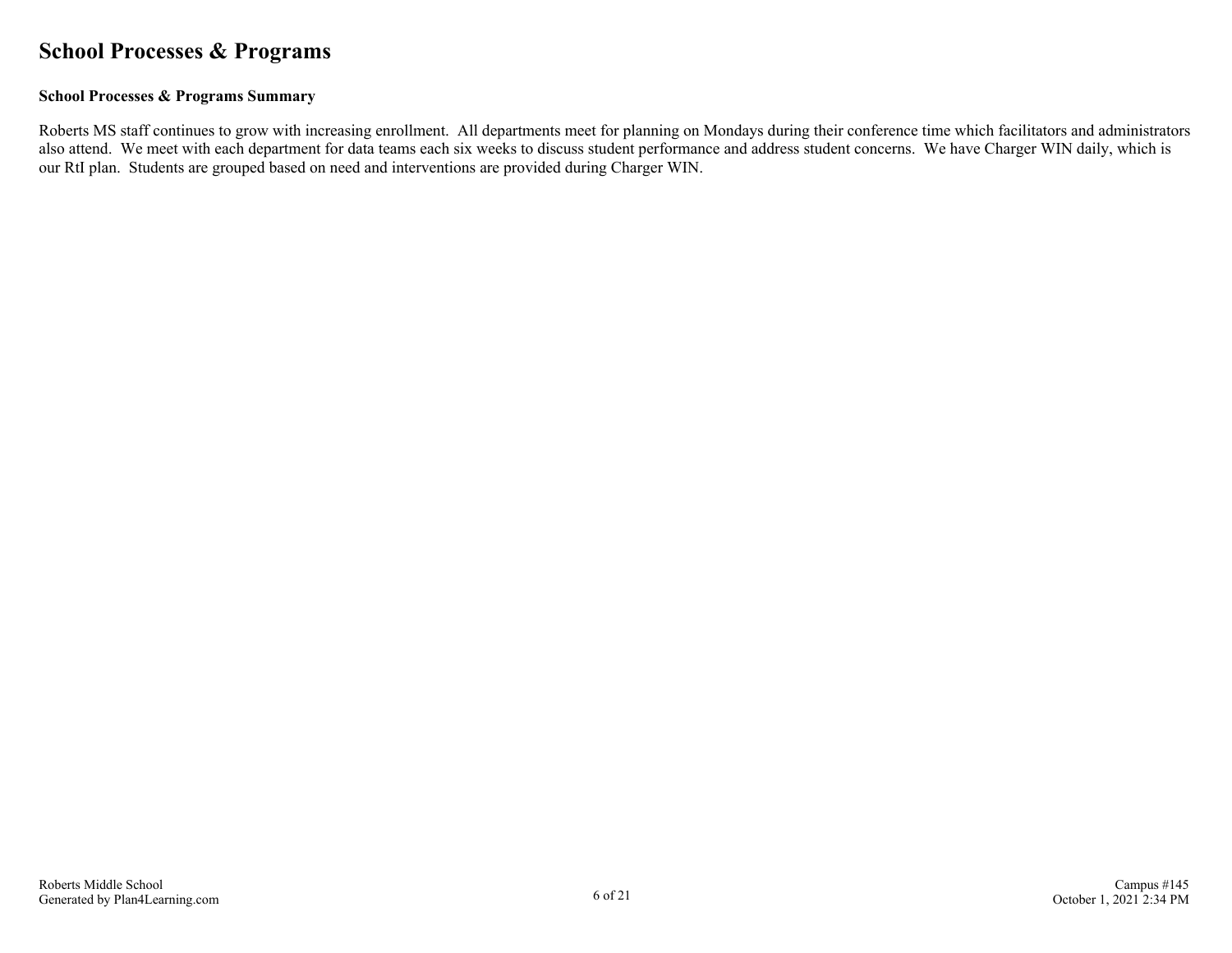### <span id="page-6-0"></span>**Perceptions**

**Perceptions Summary**

This is our 3rd year and we continue to build our culture. We use a Reward System as part of our PBIS structure which is built around Character Counts. Mission Statement: Roberts Middle School is committed to building a positive and safe culture through fostering meaningful relationships. As Chargers, we honor each other's differences, and empower each other to be life-long learners. The Charger tradition begins here.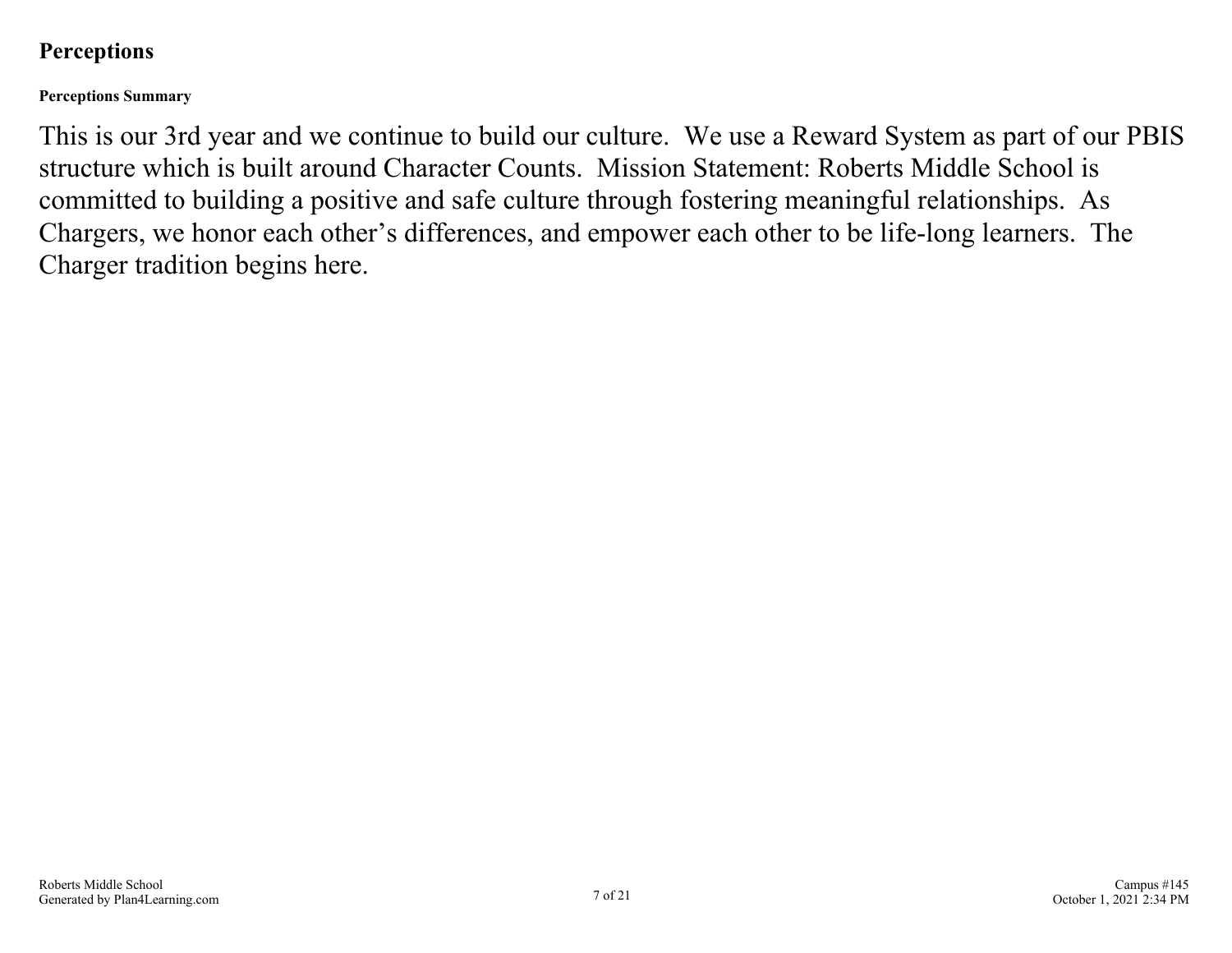<span id="page-7-0"></span>**Priority Problem Statements**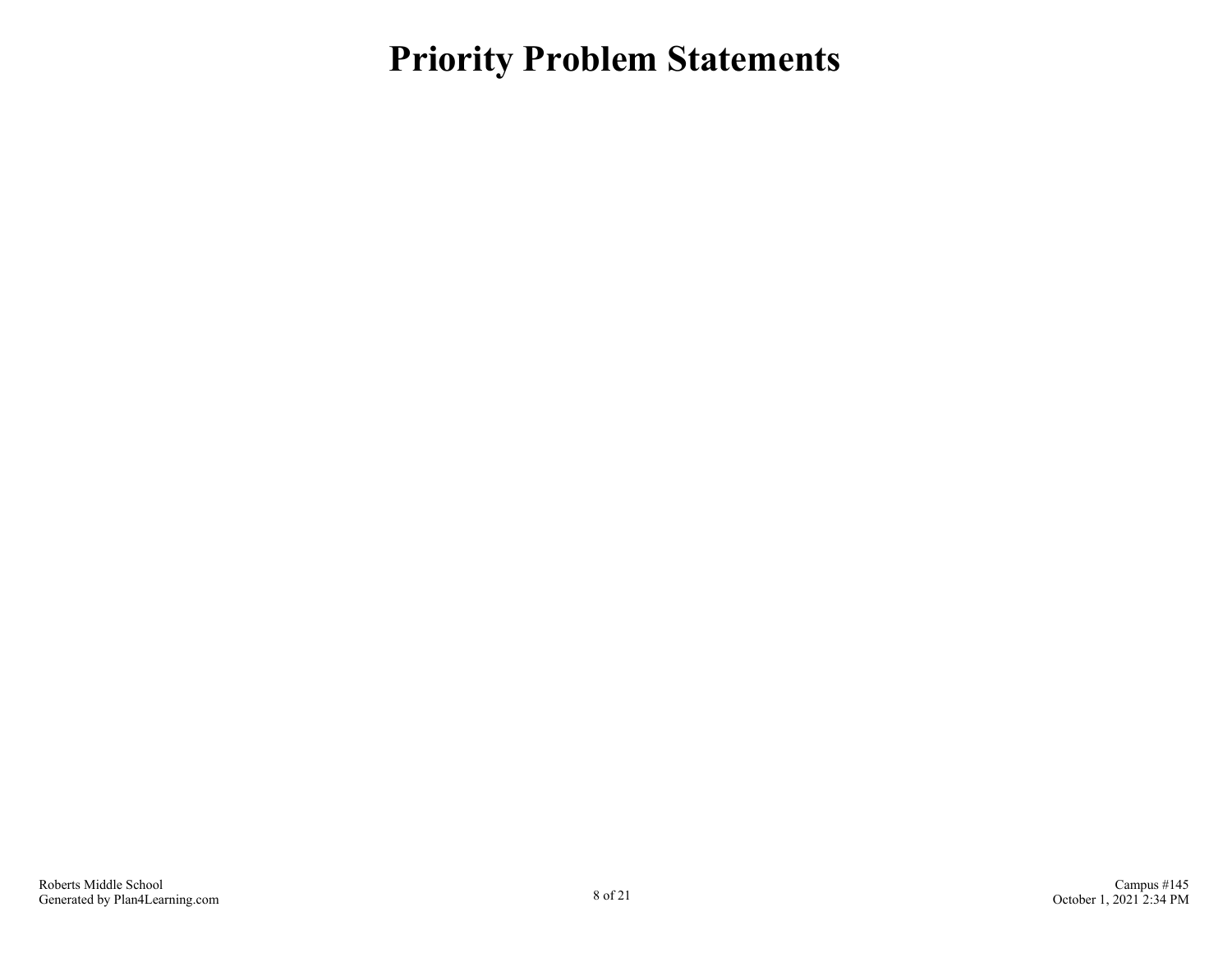# **Comprehensive Needs Assessment Data Documentation**

<span id="page-8-0"></span>The following data were used to verify the comprehensive needs assessment analysis:

#### **Improvement Planning Data**

- District goals
- Campus goals
- HB3 CCMR goals
- Performance Objectives with summative review (prior year)
- Campus/District improvement plans (current and prior years)
- State and federal planning requirements
- Covid-19 Factors and/or waivers

#### **Accountability Data**

- Texas Academic Performance Report (TAPR) data
- Student Achievement Domain
- Student Progress Domain
- Closing the Gaps Domain
- Comprehensive, Targeted, and/or Additional Targeted Support Identification data
- Federal Report Card Data

#### **Student Data: Assessments**

- State and federally required assessment information
- Local benchmark or common assessments data
- Observation Survey results

#### **Student Data: Student Groups**

- Race and ethnicity data, including number of students, academic achievement, discipline, attendance, and progress
- Special programs data, including number of students, academic achievement, discipline, attendance, and progress
- Economically Disadvantaged / Non-economically disadvantaged performance, progress, and participation data
- Male / Female performance, progress, and participation data
- Special education/non-special education population including discipline, progress and participation data
- At-risk/non-at-risk population including performance, progress, discipline, attendance, and mobility data
- Section 504 data
- Dyslexia Data
- Response to Intervention (RtI) student achievement data

#### **Student Data: Behavior and Other Indicators**

- Attendance data
- Discipline records
- Student surveys and/or other feedback
- Class size averages by grade and subject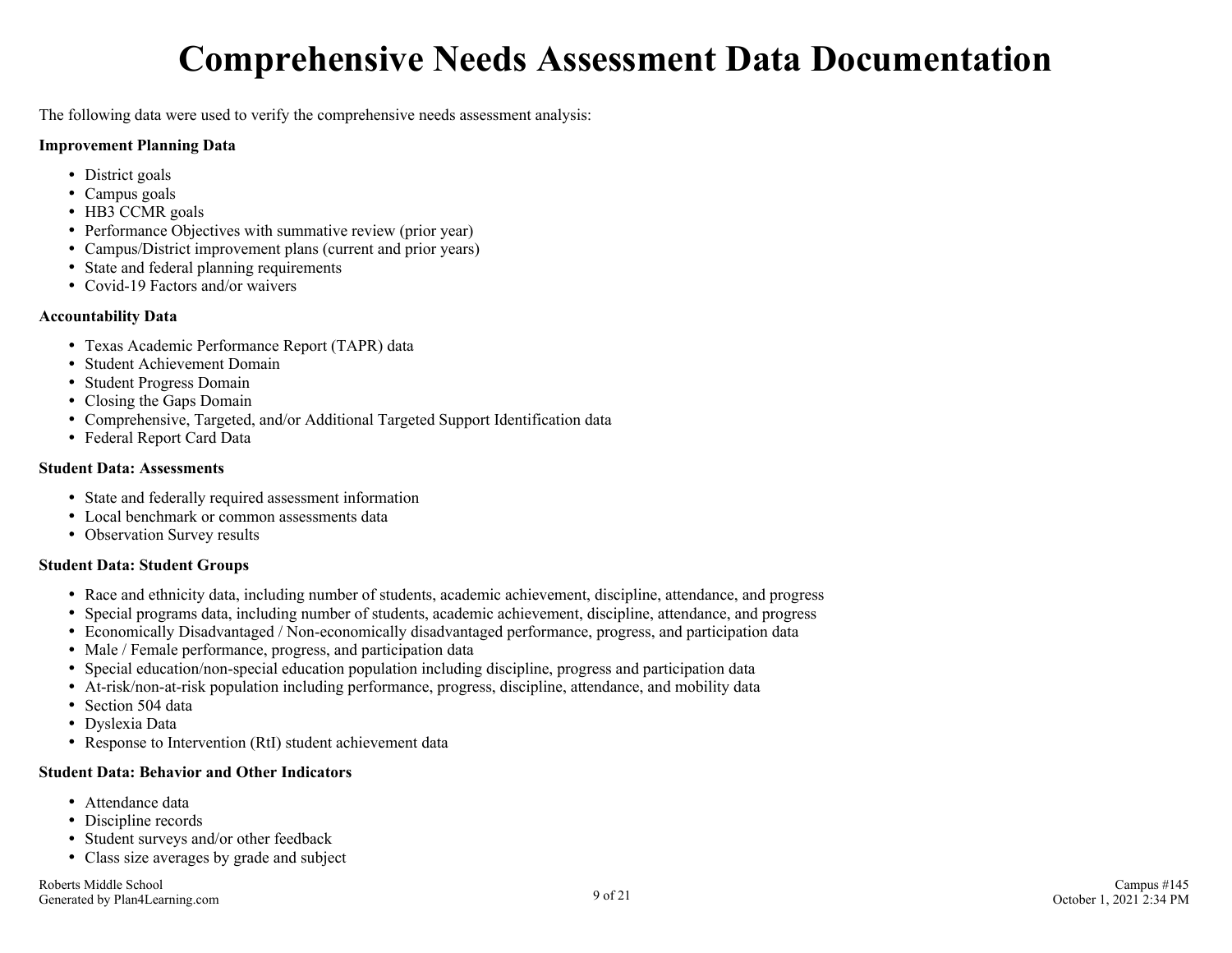• School safety data

#### **Employee Data**

- Professional learning communities (PLC) data
- Staff surveys and/or other feedback
- Teacher/Student Ratio
- Campus leadership data
- Campus department and/or faculty meeting discussions and data
- Professional development needs assessment data
- TTESS data

#### **Parent/Community Data**

- Parent surveys and/or other feedback
- Parent engagement rate
- Community surveys and/or other feedback

#### **Support Systems and Other Data**

- Processes and procedures for teaching and learning, including program implementation
- Budgets/entitlements and expenditures data
- Study of best practices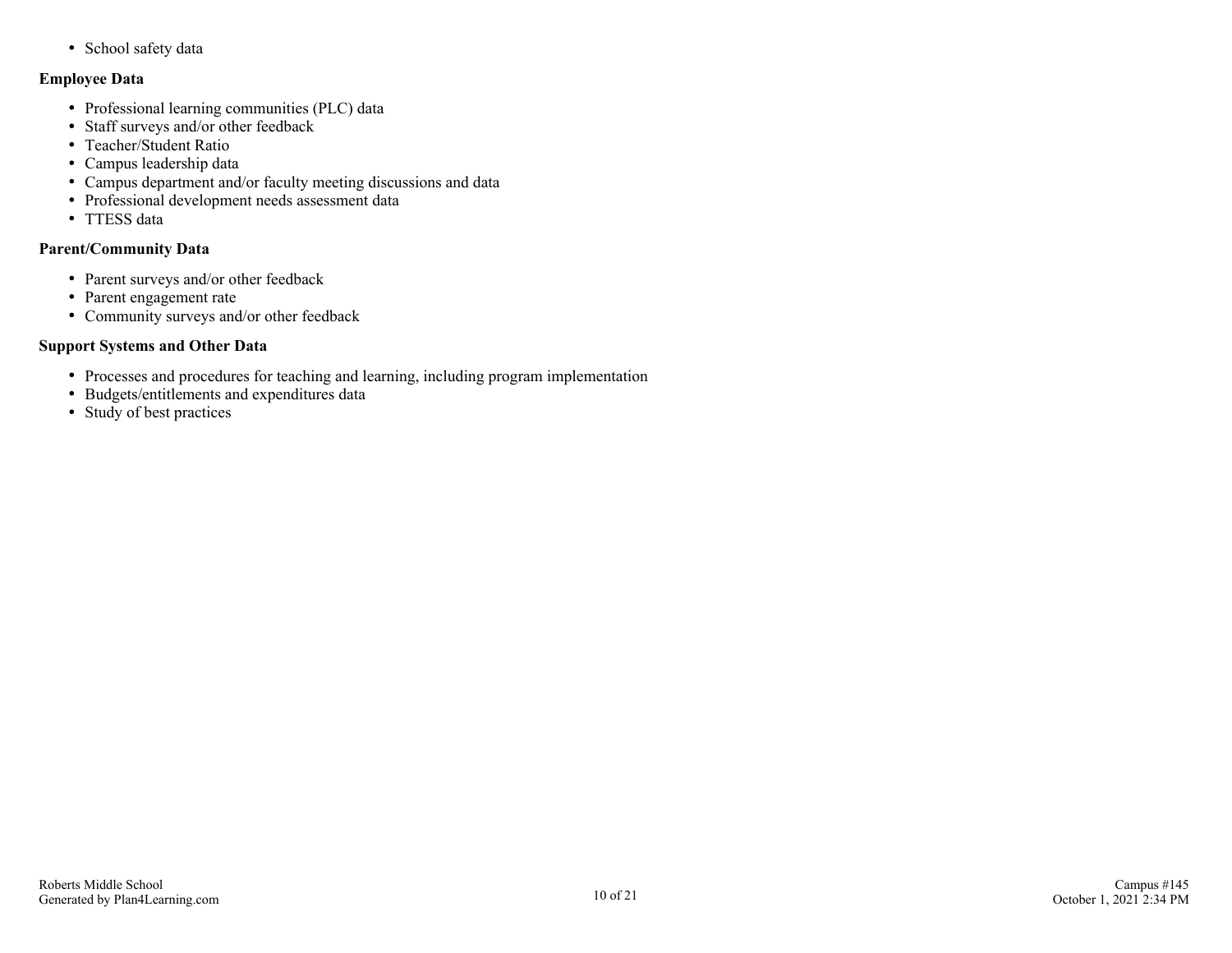# **Goals**

<span id="page-10-0"></span>**Goal 1:** By May 2022, the percent of students who reach Approaches, Meets and Masters performance levels on the Reading STAAR and Math STAAR will increase by 5%.

**Performance Objective 1:** Develop and train all Core Content teachers with professional development on effective higher order thinking and quality questioning.

**Evaluation Data Sources:** Quality questioning as evidenced through lesson plans and classroom observation. Professional development Sign-In Sheet and Instructional Rounds feedback.

| <b>Strategy 1 Details</b>                                                                                                                                                                                                                                                                                |            |                  | <b>Reviews</b> |                  |
|----------------------------------------------------------------------------------------------------------------------------------------------------------------------------------------------------------------------------------------------------------------------------------------------------------|------------|------------------|----------------|------------------|
| <b>Strategy 1:</b> High Order Thinking Questions and Quality Questioning will be preplanned during weekly Monday                                                                                                                                                                                         |            | <b>Formative</b> |                | <b>Summative</b> |
| planning sessions that lead to deeper understanding.                                                                                                                                                                                                                                                     | <b>Nov</b> | Feb              | Apr            | June             |
| <b>Staff Responsible for Monitoring: Teachers and Facilitators</b><br>TEA Priorities: Build a foundation of reading and math - ESF Levers: Lever 1: Strong School Leadership<br>and Planning, Lever 2: Effective, Well-Supported Teachers, Lever 5: Effective Instruction                                |            |                  |                |                  |
| <b>Strategy 2 Details</b>                                                                                                                                                                                                                                                                                |            |                  | <b>Reviews</b> |                  |
| <b>Strategy 2:</b> Utilize Lead4ward Resources such as field guides and Blooms Taxonomy II, to design quality questions at                                                                                                                                                                               |            | <b>Formative</b> |                | <b>Summative</b> |
| the appropriate level of rigor.                                                                                                                                                                                                                                                                          | <b>Nov</b> | Feb              | Apr            | June             |
| <b>Staff Responsible for Monitoring: Teachers and Facilitators</b><br><b>TEA Priorities:</b> Build a foundation of reading and math - <b>ESF Levers:</b> Lever 2: Effective, Well-Supported<br>Teachers, Lever 4: High-Quality Curriculum, Lever 5: Effective Instruction                                |            |                  |                |                  |
| <b>Strategy 3 Details</b>                                                                                                                                                                                                                                                                                |            |                  | <b>Reviews</b> |                  |
| <b>Strategy 3:</b> Provide Professional Development on Quality Questions from August to May.                                                                                                                                                                                                             |            | <b>Formative</b> |                | <b>Summative</b> |
| <b>Staff Responsible for Monitoring: Administration and Facilitators</b>                                                                                                                                                                                                                                 | <b>Nov</b> | Feb              | Apr            | June             |
| <b>TEA Priorities:</b> Recruit, support, retain teachers and principals, Build a foundation of reading and math -<br><b>ESF Levers:</b> Lever 1: Strong School Leadership and Planning, Lever 2: Effective, Well-Supported Teachers,<br>Lever 4: High-Quality Curriculum, Lever 5: Effective Instruction |            |                  |                |                  |
| Accomplished<br>100%<br>No Progress<br>Continue/Modify                                                                                                                                                                                                                                                   |            | Discontinue      |                |                  |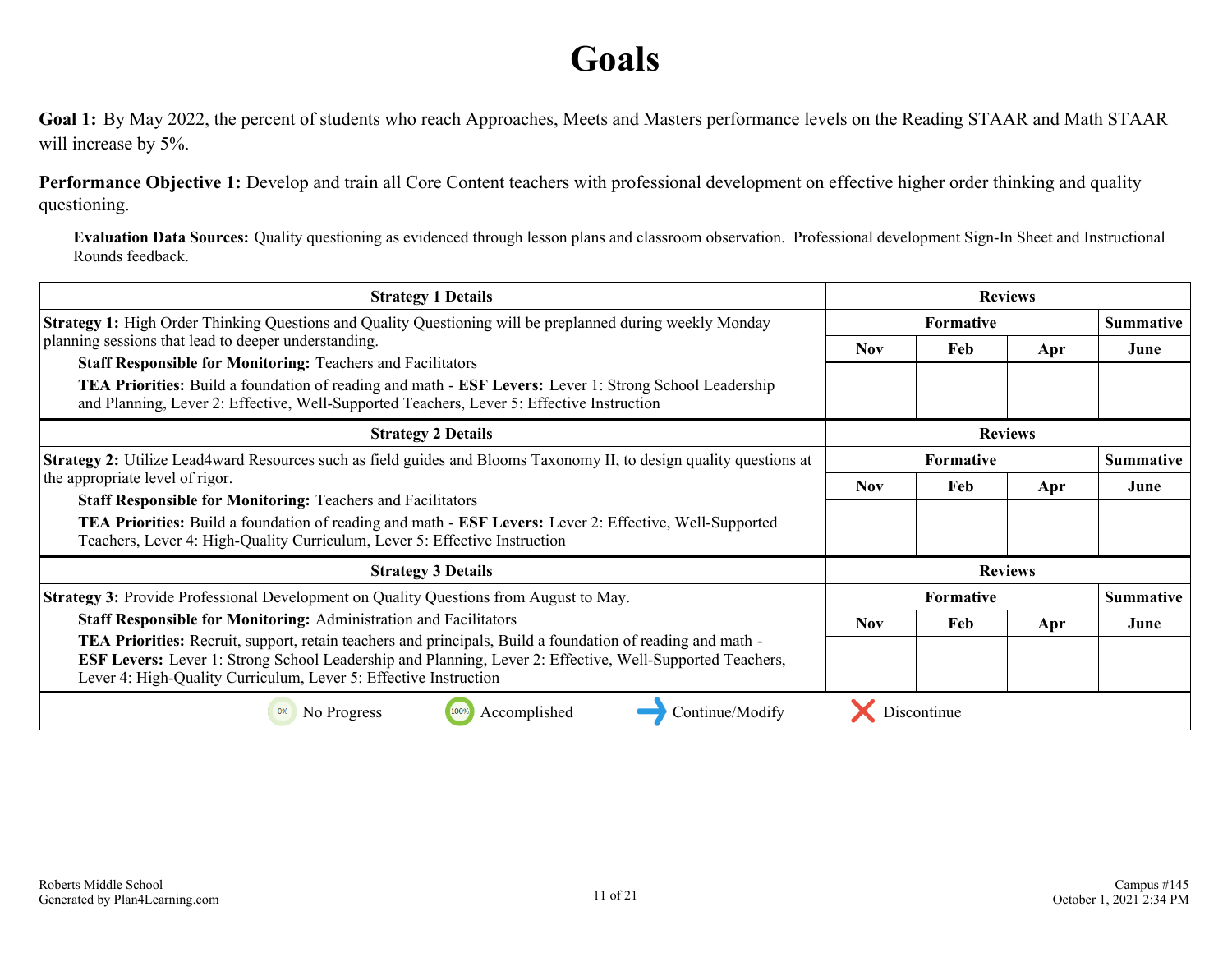**Goal 1:** By May 2022, the percent of students who reach Approaches, Meets and Masters performance levels on the Reading STAAR and Math STAAR will increase by 5%.

**Performance Objective 2:** Ensure all teachers have intervention/remediation time for identified students.

**Evaluation Data Sources:** Classroom Assessments, STAAR Scores, Interim Scores, I-Ready Screener included in the Data Team spreadsheet for Charger WIN Time.

| <b>Strategy 1 Details</b>                                                                                                                                                                                                                                                                                     |            |             | <b>Reviews</b> |                  |
|---------------------------------------------------------------------------------------------------------------------------------------------------------------------------------------------------------------------------------------------------------------------------------------------------------------|------------|-------------|----------------|------------------|
| <b>Strategy 1:</b> Disaggregate data to discover areas of improvement and provide targeted support to address student needs.                                                                                                                                                                                  |            | Formative   |                | <b>Summative</b> |
| Staff Responsible for Monitoring: Administrators, Facilitators, and Teachers                                                                                                                                                                                                                                  | <b>Nov</b> | Feb         | Apr            | June             |
| TEA Priorities: Build a foundation of reading and math - ESF Levers: Lever 4: High-Quality Curriculum,<br>Lever 5: Effective Instruction                                                                                                                                                                      |            |             |                |                  |
| <b>Strategy 2 Details</b>                                                                                                                                                                                                                                                                                     |            |             | <b>Reviews</b> |                  |
| <b>Strategy 2:</b> Identified students will receive intervention/remediation during Charger WIN. August 2021 to May 2022                                                                                                                                                                                      |            | Formative   |                | <b>Summative</b> |
| Staff Responsible for Monitoring: Math Facilitator and Literacy Coach                                                                                                                                                                                                                                         | <b>Nov</b> | Feb         | Apr            | June             |
| TEA Priorities: Recruit, support, retain teachers and principals - ESF Levers: Lever 1: Strong School<br>Leadership and Planning, Lever 2: Effective, Well-Supported Teachers, Lever 5: Effective Instruction                                                                                                 |            |             |                |                  |
| <b>Strategy 3 Details</b>                                                                                                                                                                                                                                                                                     |            |             | <b>Reviews</b> |                  |
| Strategy 3: Place students who were unsuccessful on classroom assessments in small groups in the classroom to allow                                                                                                                                                                                           |            | Formative   |                | <b>Summative</b> |
| for extra attention and time. (Target group: all, at-risk)                                                                                                                                                                                                                                                    |            | Feb         | Apr            | June             |
| <b>Staff Responsible for Monitoring: Teachers</b><br>TEA Priorities: Recruit, support, retain teachers and principals, Build a foundation of reading and math -<br><b>ESF Levers:</b> Lever 2: Effective, Well-Supported Teachers, Lever 4: High-Quality Curriculum, Lever 5:<br><b>Effective Instruction</b> |            |             |                |                  |
| <b>Strategy 4 Details</b>                                                                                                                                                                                                                                                                                     |            |             | <b>Reviews</b> |                  |
| Strategy 4: Provide AM/PM tutorials. September 2021 to May 2022                                                                                                                                                                                                                                               |            | Formative   |                | <b>Summative</b> |
| Staff Responsible for Monitoring: Teachers, Math Facilitator, and Literacy Coach                                                                                                                                                                                                                              | <b>Nov</b> | Feb         | Apr            | June             |
| TEA Priorities: Build a foundation of reading and math - ESF Levers: Lever 4: High-Quality Curriculum,<br>Lever 5: Effective Instruction                                                                                                                                                                      |            |             |                |                  |
| <b>Strategy 5 Details</b>                                                                                                                                                                                                                                                                                     |            |             | <b>Reviews</b> |                  |
| Strategy 5: Provide targeted tutorials for at-risk students in the Spring based on Interim Data. February 2022 to May                                                                                                                                                                                         |            | Formative   |                | <b>Summative</b> |
| 2022                                                                                                                                                                                                                                                                                                          | <b>Nov</b> | Feb         | Apr            | June             |
| Staff Responsible for Monitoring: ELAR and Math Teachers, Math Facilitator, and Literacy Coach<br>TEA Priorities: Build a foundation of reading and math - ESF Levers: Lever 4: High-Quality Curriculum,<br>Lever 5: Effective Instruction                                                                    |            |             |                |                  |
| Continue/Modify<br>100%<br>Accomplished<br>0%<br>No Progress                                                                                                                                                                                                                                                  |            | Discontinue |                |                  |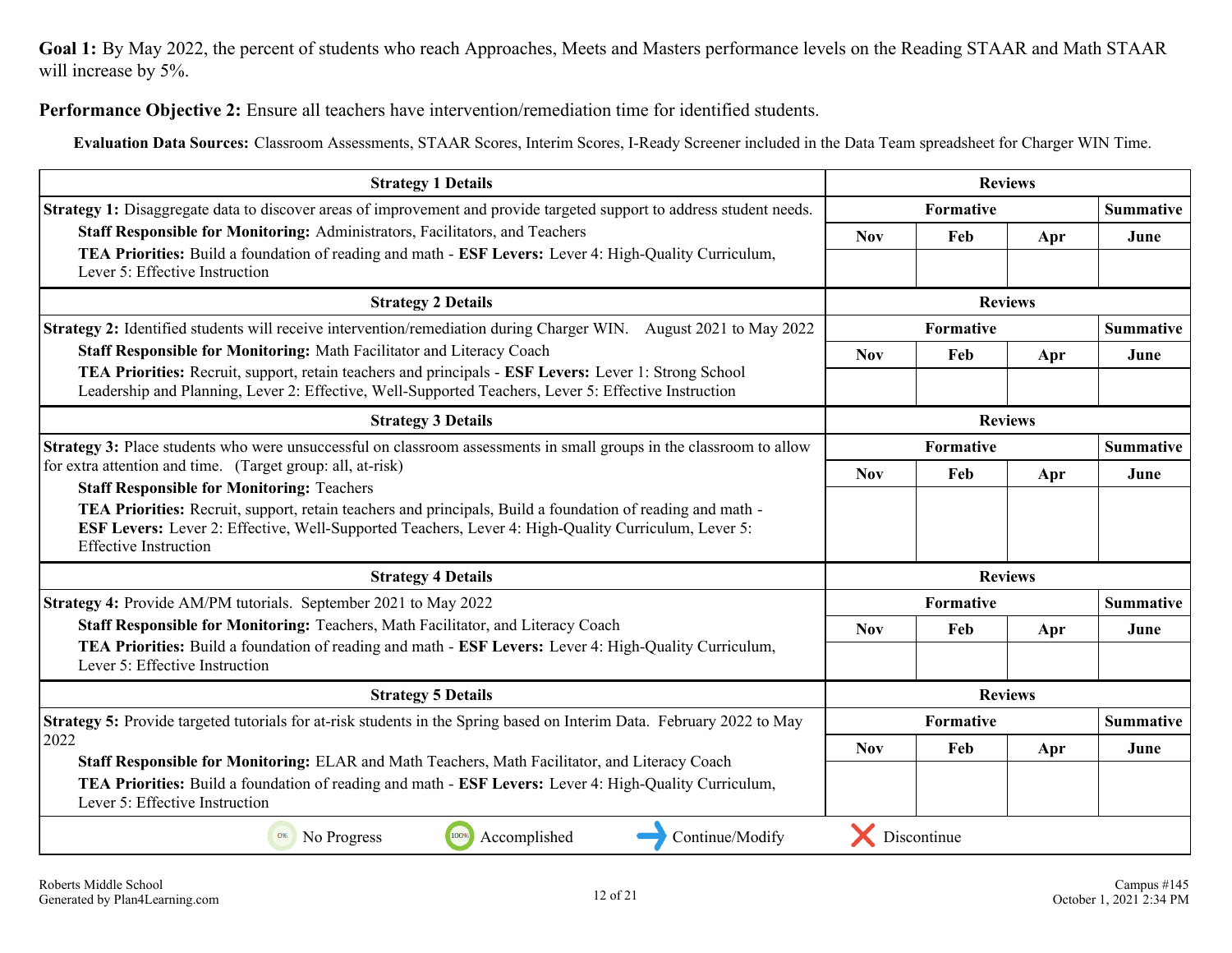**Goal 1:** By May 2022, the percent of students who reach Approaches, Meets and Masters performance levels on the Reading STAAR and Math STAAR will increase by 5%.

**Performance Objective 3:** Provide strategic support such as appropriate materials/resources to enhance instruction for all students, including students identified as at-risk.

**Evaluation Data Sources:** Staff attendance documentation. As evidenced through lesson plans and class activities in Canvas and classroom observation.

| <b>Strategy 1 Details</b>                                                                                                                                                                                                                                        |            |           | <b>Reviews</b> |                  |
|------------------------------------------------------------------------------------------------------------------------------------------------------------------------------------------------------------------------------------------------------------------|------------|-----------|----------------|------------------|
| <b>Strategy 1:</b> Continue to hire teachers, paraprofessionals and supplemental staff to help at-risk students. Until filled.                                                                                                                                   |            | Formative |                | <b>Summative</b> |
| <b>Staff Responsible for Monitoring: Administration</b>                                                                                                                                                                                                          | <b>Nov</b> | Feb       | Apr            | June             |
| <b>TEA Priorities:</b> Recruit, support, retain teachers and principals - <b>ESF Levers:</b> Lever 1: Strong School<br>Leadership and Planning, Lever 2: Effective, Well-Supported Teachers                                                                      |            |           |                |                  |
| <b>Strategy 2 Details</b>                                                                                                                                                                                                                                        |            |           | <b>Reviews</b> |                  |
| <b>Strategy 2:</b> Provide necessary materials/resources based on student needs to enhance lessons for ELs. By January 2021                                                                                                                                      |            | Formative |                | <b>Summative</b> |
| <b>Staff Responsible for Monitoring: Principal and ESL Coach</b>                                                                                                                                                                                                 | <b>Nov</b> | Feb       | Apr            | June             |
| TEA Priorities: Build a foundation of reading and math - ESF Levers: Lever 1: Strong School Leadership<br>and Planning, Lever 4: High-Quality Curriculum                                                                                                         |            |           |                |                  |
| <b>Funding Sources:</b> - 199 PIC 25 State Bilingual/ESL - \$1,760                                                                                                                                                                                               |            |           |                |                  |
| <b>Strategy 3 Details</b>                                                                                                                                                                                                                                        |            |           | <b>Reviews</b> |                  |
| Strategy 3: Provide Professional Development including how to have effective PLCs, quality Tier 1 Instruction, and                                                                                                                                               |            | Formative |                | <b>Summative</b> |
| implementing MTSS for At-Risk students. August 2021 to May 2022                                                                                                                                                                                                  | <b>Nov</b> | Feb       | Apr            | June             |
| Staff Responsible for Monitoring: Math Facilitator, Literacy Coach and Digital Learning Coach                                                                                                                                                                    |            |           |                |                  |
| <b>TEA Priorities:</b> Recruit, support, retain teachers and principals - <b>ESF Levers:</b> Lever 1: Strong School<br>Leadership and Planning, Lever 2: Effective, Well-Supported Teachers, Lever 4: High-Quality Curriculum,<br>Lever 5: Effective Instruction |            |           |                |                  |
| Funding Sources: - 199 PIC 24 State Compensatory Ed (SCE) Accelerated - \$32,725                                                                                                                                                                                 |            |           |                |                  |
| <b>Strategy 4 Details</b>                                                                                                                                                                                                                                        |            |           | <b>Reviews</b> |                  |
| Strategy 4: ESL Coach will provide content specific ESL trainings during conference periods to increase teacher                                                                                                                                                  |            | Formative |                | <b>Summative</b> |
| understanding of the ELPS and strategies for implementing reading, writing, speaking, and listening activities in their<br>lessons to develop academic language for ELLs. August 2021 to May 2022                                                                | <b>Nov</b> | Feb       | Apr            | June             |
| <b>Staff Responsible for Monitoring: ESL Coach</b>                                                                                                                                                                                                               |            |           |                |                  |
| TEA Priorities: Recruit, support, retain teachers and principals - ESF Levers: Lever 2: Effective, Well-<br>Supported Teachers, Lever 4: High-Quality Curriculum, Lever 5: Effective Instruction                                                                 |            |           |                |                  |
| Funding Sources: ESL Coach - 199 PIC 25 State Bilingual/ESL - \$32,075                                                                                                                                                                                           |            |           |                |                  |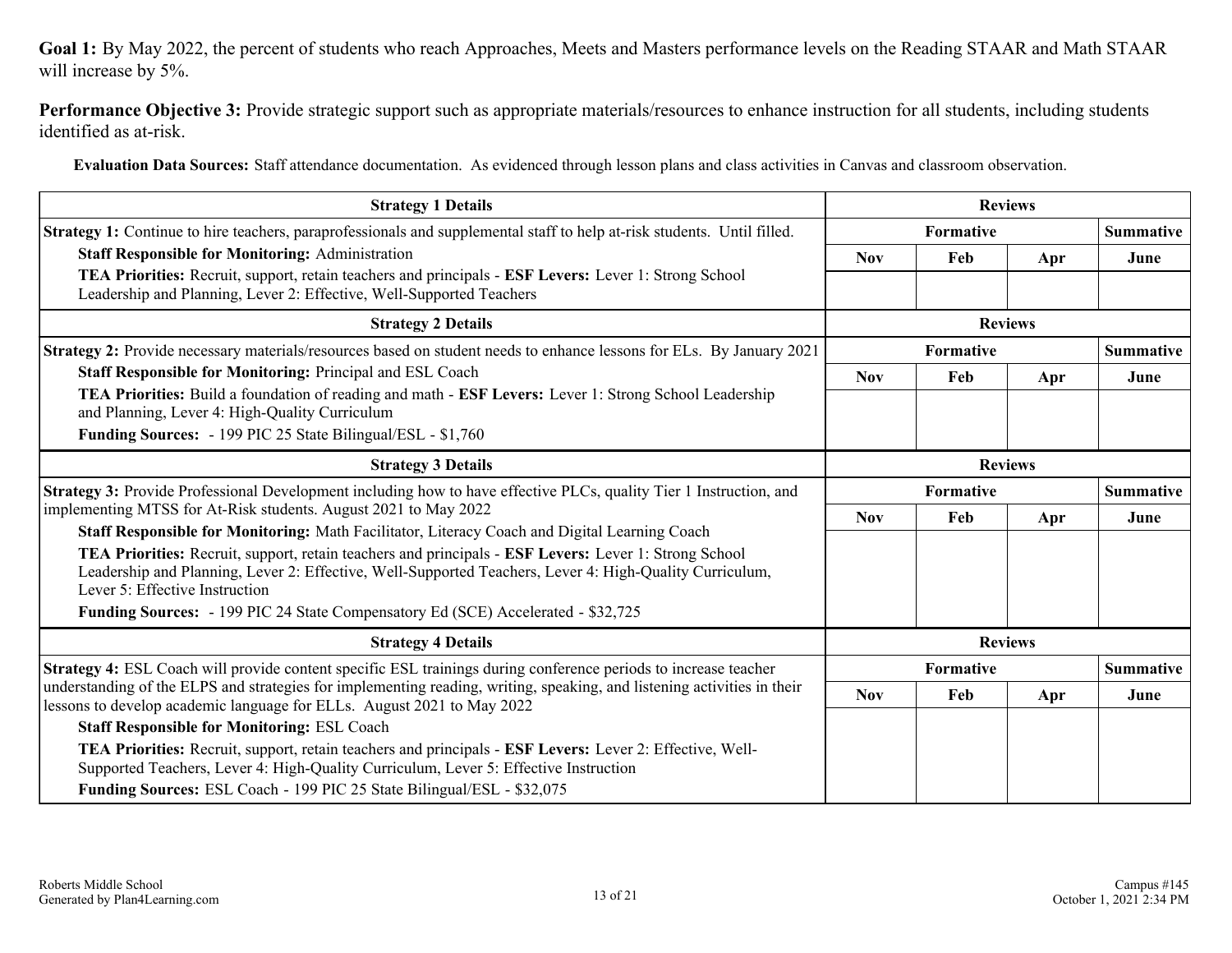| <b>Strategy 5 Details</b>                                                                                                                                                                                                                                       |            |                  | <b>Reviews</b> |                  |
|-----------------------------------------------------------------------------------------------------------------------------------------------------------------------------------------------------------------------------------------------------------------|------------|------------------|----------------|------------------|
| <b>Strategy 5:</b> Purchase instructional materials for tutorials for at-risk student needs.                                                                                                                                                                    |            | <b>Formative</b> |                | <b>Summative</b> |
| Staff Responsible for Monitoring: ELAR and Math Teachers, Math Facilitator, and Literacy Coach                                                                                                                                                                  | Nov.       | Feb              | Apr            | June             |
| <b>TEA Priorities:</b> Recruit, support, retain teachers and principals, Build a foundation of reading and math -<br><b>ESF Levers:</b> Lever 2: Effective, Well-Supported Teachers, Lever 4: High-Quality Curriculum, Lever 5:<br><b>Effective Instruction</b> |            |                  |                |                  |
| <b>Funding Sources:</b> - 199 PIC 24 State Compensatory Ed (SCE) Accelerated - \$2,115                                                                                                                                                                          |            |                  |                |                  |
| <b>Strategy 6 Details</b>                                                                                                                                                                                                                                       |            |                  | <b>Reviews</b> |                  |
| <b>Strategy 6:</b> Provide XLR8 Summer Camp for at-risk students failing math, ELAR, science or social studies. June 2022                                                                                                                                       |            | Formative        |                | <b>Summative</b> |
| Strategy's Expected Result/Impact: Students will receive instructional in math, ELAR, science or social<br>studies to receive credit for a failing course grade or failing semester grade.                                                                      | <b>Nov</b> | Feb              | Apr            | June             |
| <b>Staff Responsible for Monitoring: Teachers</b>                                                                                                                                                                                                               |            |                  |                |                  |
| <b>Funding Sources:</b> Supplies, Materials, and Extra Duty Pay - 199 PIC 24 State Compensatory Ed (SCE)<br>Accelerated - \$2,538                                                                                                                               |            |                  |                |                  |
| No Progress<br>Continue/Modify<br>Accomplished                                                                                                                                                                                                                  |            | Discontinue      |                |                  |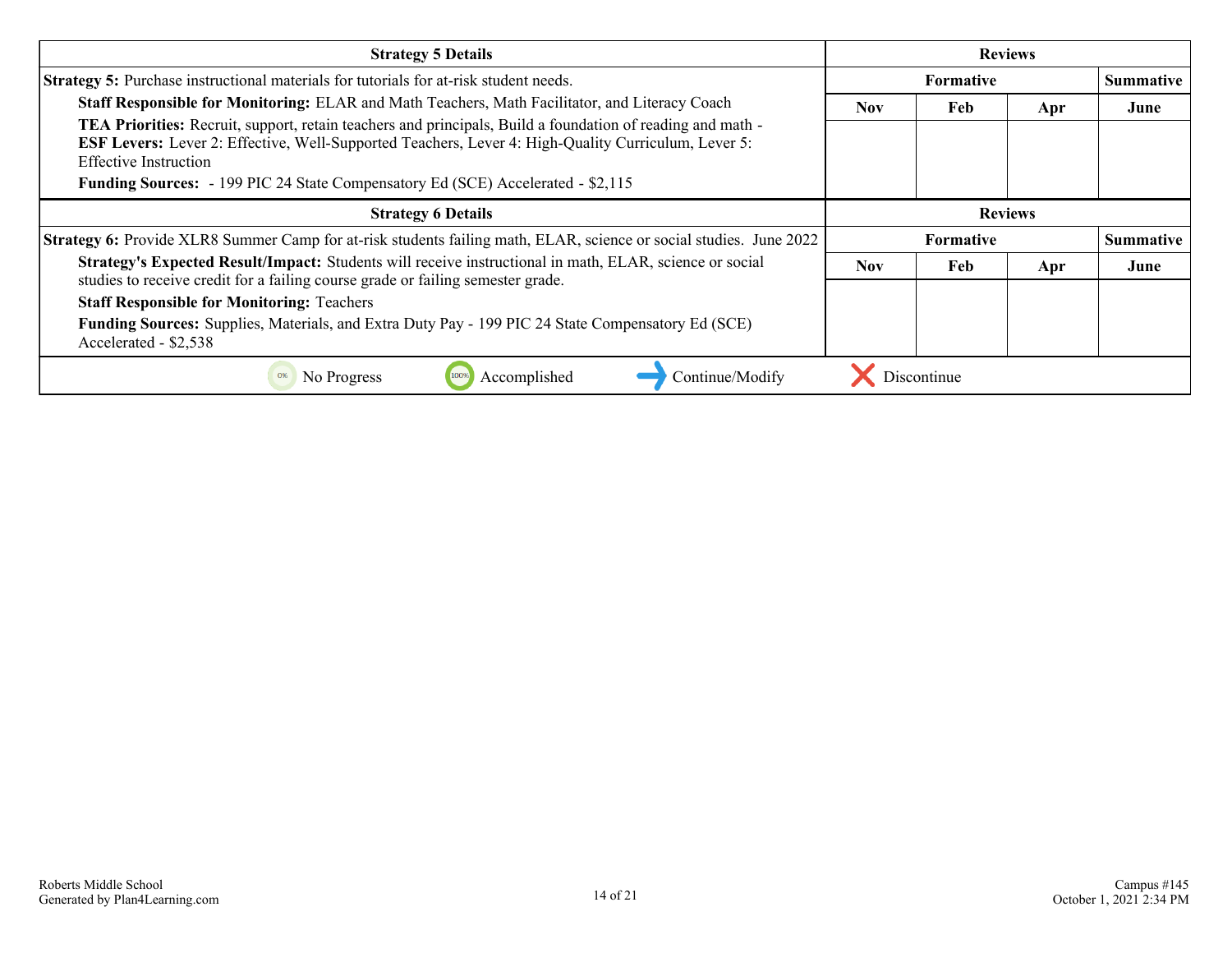<span id="page-14-0"></span>**Goal 2:** Starting August 2021 and running through May 2022, Roberts MS will implement PBIS across the campus to develop relationships with students and teachers, ultimately decrease the number of discipline reports by 10%.

**Performance Objective 1:** Implement positive behavioral interventions and supports (PBIS) as a schoolwide approach to make Roberts MS safer and improve student behavior.

**Evaluation Data Sources:** Percent of student population referred to office will decrease by 10% in the 2021-2022 school year. Roberts MS will have a low number of incidents of bullying when compared to other secondary campuses in the district. Skyward discipline data and Minor Offense forms turned in.

| <b>Strategy 1 Details</b>                                                                                                                                                                                                     |            |           | <b>Reviews</b> |                  |
|-------------------------------------------------------------------------------------------------------------------------------------------------------------------------------------------------------------------------------|------------|-----------|----------------|------------------|
| Strategy 1: Students will attend Charger Camp the first day of school. Students will learn Behavior Expectations,                                                                                                             |            | Formative |                | <b>Summative</b> |
| PBIS, and Character Counts Pillars. August 2021                                                                                                                                                                               | <b>Nov</b> | Feb       | Apr            | June             |
| <b>Staff Responsible for Monitoring: All Staff</b>                                                                                                                                                                            |            |           |                |                  |
| <b>TEA Priorities:</b> Recruit, support, retain teachers and principals - <b>ESF Levers:</b> Lever 1: Strong School<br>Leadership and Planning, Lever 2: Effective, Well-Supported Teachers, Lever 3: Positive School Culture |            |           |                |                  |
| <b>Strategy 2 Details</b>                                                                                                                                                                                                     |            |           | <b>Reviews</b> |                  |
| <b>Strategy 2:</b> Reward System will be implemented based on Character Counts. August 2021 to May 2022                                                                                                                       |            | Formative |                | <b>Summative</b> |
| <b>Staff Responsible for Monitoring: All Staff</b>                                                                                                                                                                            | <b>Nov</b> | Feb       | Apr            | June             |
| TEA Priorities: Recruit, support, retain teachers and principals - ESF Levers: Lever 1: Strong School<br>Leadership and Planning, Lever 2: Effective, Well-Supported Teachers, Lever 3: Positive School Culture               |            |           |                |                  |
| <b>Strategy 3 Details</b>                                                                                                                                                                                                     |            |           | <b>Reviews</b> |                  |
| <b>Strategy 3:</b> Charger Clubs will be implemented to build positive relationships with students and staff. Two times per                                                                                                   |            | Formative |                | <b>Summative</b> |
| six weeks.                                                                                                                                                                                                                    | <b>Nov</b> | Feb       | Apr            | June             |
| <b>Staff Responsible for Monitoring: All Staff</b>                                                                                                                                                                            |            |           |                |                  |
| TEA Priorities: Recruit, support, retain teachers and principals - ESF Levers: Lever 1: Strong School<br>Leadership and Planning, Lever 2: Effective, Well-Supported Teachers, Lever 3: Positive School Culture               |            |           |                |                  |
| <b>Strategy 4 Details</b>                                                                                                                                                                                                     |            |           | <b>Reviews</b> |                  |
| <b>Strategy 4:</b> Character lessons will be implemented monthly. August 2021 to May 2022                                                                                                                                     |            | Formative |                | <b>Summative</b> |
| <b>Staff Responsible for Monitoring: Counselors</b>                                                                                                                                                                           | <b>Nov</b> | Feb       | Apr            | June             |
| TEA Priorities: Recruit, support, retain teachers and principals - ESF Levers: Lever 1: Strong School<br>Leadership and Planning, Lever 2: Effective, Well-Supported Teachers, Lever 3: Positive School Culture               |            |           |                |                  |
| <b>Strategy 5 Details</b>                                                                                                                                                                                                     |            |           | <b>Reviews</b> |                  |
| Strategy 5: Roberts MS staff will use the Roberts MS PBIS Behavior Management Flow Chart, and Roberts MS Minor                                                                                                                |            | Formative |                | <b>Summative</b> |
| Offense form to create consistency with discipline management across the campus. August 2021 to May 2022                                                                                                                      | <b>Nov</b> | Feb       | Apr            | June             |
| <b>Staff Responsible for Monitoring: All Staff</b>                                                                                                                                                                            |            |           |                |                  |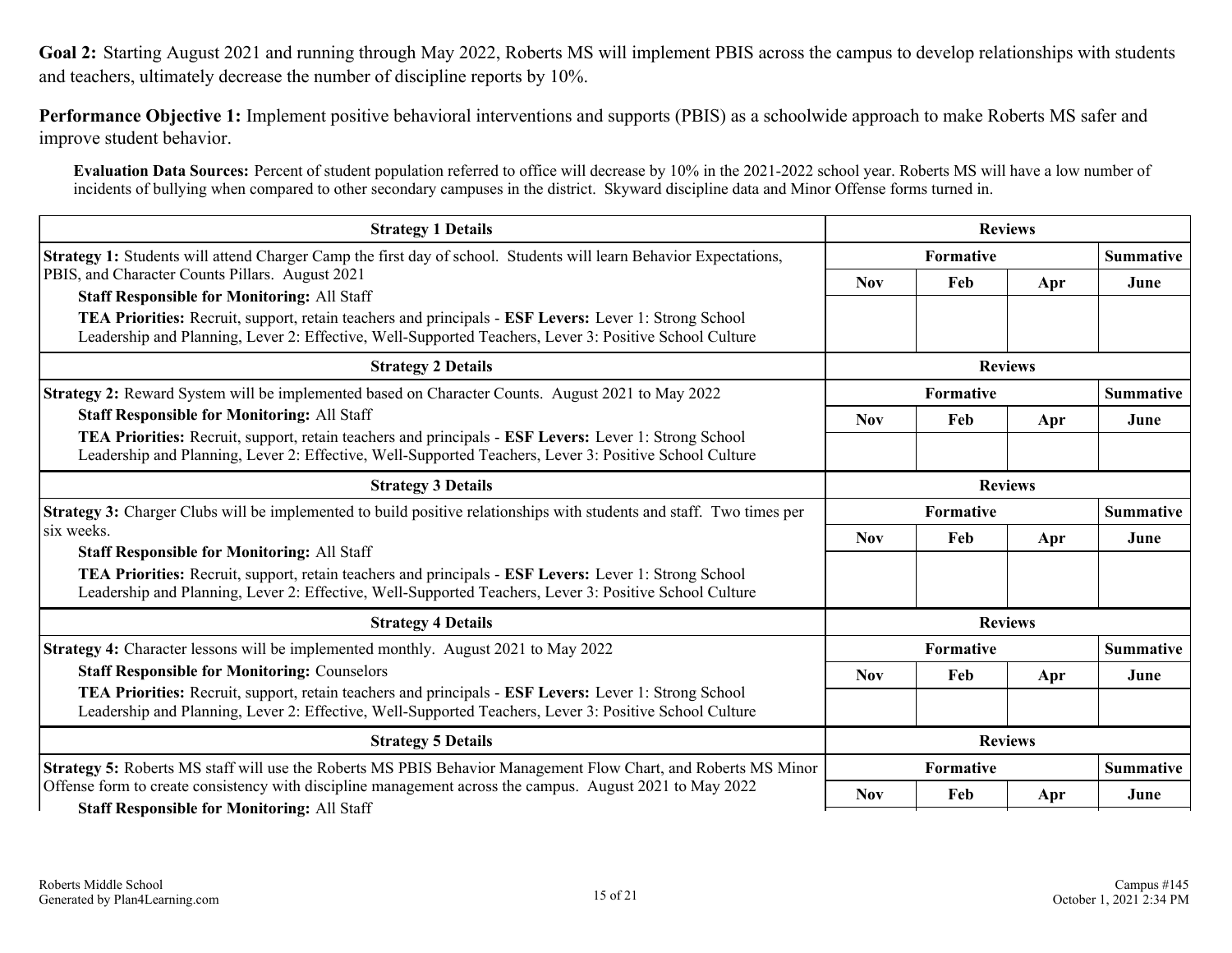|             | TEA Priorities: Recruit, support, retain teachers and principals - ESF Levers: Lever 1: Strong School<br>Leadership and Planning, Lever 2: Effective, Well-Supported Teachers, Lever 3: Positive School Culture |                 |             |  |
|-------------|-----------------------------------------------------------------------------------------------------------------------------------------------------------------------------------------------------------------|-----------------|-------------|--|
|             |                                                                                                                                                                                                                 |                 |             |  |
|             |                                                                                                                                                                                                                 |                 |             |  |
| No Progress | Accomplished                                                                                                                                                                                                    | Continue/Modify | Discontinue |  |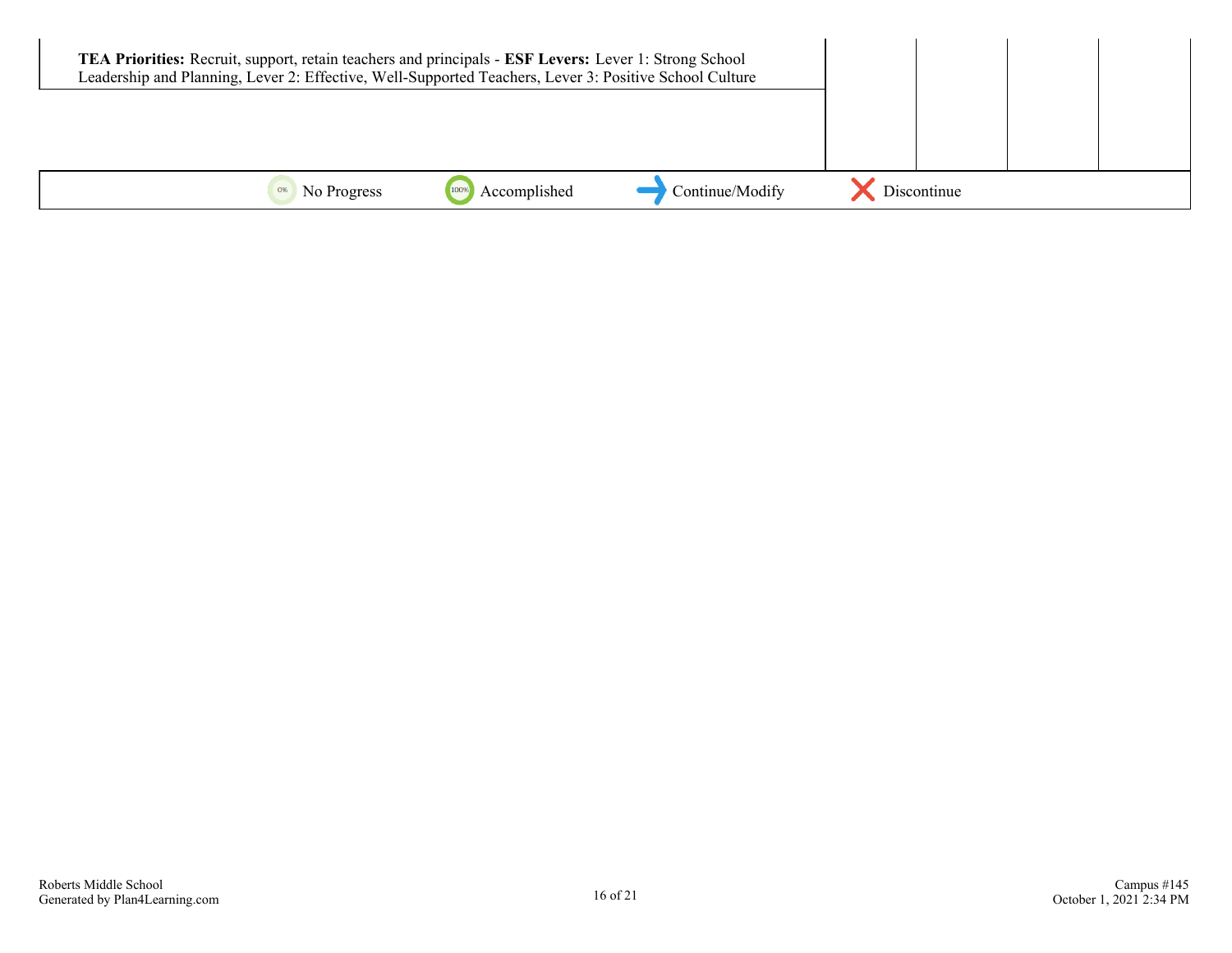<span id="page-16-0"></span>**Goal 3:** By May of 2022, Roberts MS will develop systems and programs promoting parent communication and involvement in school activities as measured by the climate survey.

**Performance Objective 1:** Implement multiple systems for Parent Communication.

**Evaluation Data Sources:** Facebook and Twitter followers will increase by 25% in our 3rd school year. 50% of parent responders will rate our school as an "A" school on the parent climate survey. Teacher Canvas page.

| <b>Strategy 1 Details</b>                                                                                                                                                                                                                                                           |            |             | <b>Reviews</b> |                  |
|-------------------------------------------------------------------------------------------------------------------------------------------------------------------------------------------------------------------------------------------------------------------------------------|------------|-------------|----------------|------------------|
| <b>Strategy 1:</b> Roberts MS staff including administration, departments, and club sponsors will develop online alert                                                                                                                                                              |            | Formative   |                | <b>Summative</b> |
| systems including campus Facebook page, Twitter, Canvas Announcements, and Skylert to communicate with students,<br>parents, and the community about important dates and also to celebrate student successes. August 2021 to May 2022                                               | <b>Nov</b> | Feb         | Apr            | June             |
| Staff Responsible for Monitoring: Administration, teachers and club sponsors.                                                                                                                                                                                                       |            |             |                |                  |
| TEA Priorities: Recruit, support, retain teachers and principals - ESF Levers: Lever 1: Strong School<br>Leadership and Planning, Lever 2: Effective, Well-Supported Teachers, Lever 3: Positive School Culture                                                                     |            |             |                |                  |
| <b>Strategy 2 Details</b>                                                                                                                                                                                                                                                           |            |             | <b>Reviews</b> |                  |
| <b>Strategy 2:</b> All staff will respond to parents within one school day of receiving parent inquiries by email or by phone.                                                                                                                                                      |            | Formative   |                | <b>Summative</b> |
| August 2021 to May 2022                                                                                                                                                                                                                                                             | <b>Nov</b> | Feb         | Apr            | June             |
| <b>Staff Responsible for Monitoring: All Staff</b><br><b>TEA Priorities:</b> Recruit, support, retain teachers and principals - <b>ESF Levers:</b> Lever 1: Strong School<br>Leadership and Planning, Lever 2: Effective, Well-Supported Teachers, Lever 3: Positive School Culture |            |             |                |                  |
| <b>Strategy 3 Details</b>                                                                                                                                                                                                                                                           |            |             | <b>Reviews</b> |                  |
| <b>Strategy 3:</b> Teachers will utilize Canvas announcements and calendar to inform parents of learning objectives,                                                                                                                                                                |            | Formative   |                | <b>Summative</b> |
| assignments, quiz and test dates. August 2021 to May 2022                                                                                                                                                                                                                           | <b>Nov</b> | Feb         | Apr            | June             |
| <b>Staff Responsible for Monitoring: Teachers</b>                                                                                                                                                                                                                                   |            |             |                |                  |
| TEA Priorities: Recruit, support, retain teachers and principals - ESF Levers: Lever 1: Strong School<br>Leadership and Planning, Lever 2: Effective, Well-Supported Teachers, Lever 3: Positive School Culture                                                                     |            |             |                |                  |
| <b>Strategy 4 Details</b>                                                                                                                                                                                                                                                           |            |             | <b>Reviews</b> |                  |
| <b>Strategy 4:</b> Professional development will be provided during Tech Wednesdays on the use of Canvas and other online                                                                                                                                                           |            | Formative   |                | <b>Summative</b> |
| communication tools. Teachers will be encouraged to utilize online systems to increase their digital communication to<br>parents and students. August 2021 to May 2022                                                                                                              | <b>Nov</b> | Feb         | Apr            | June             |
| <b>Staff Responsible for Monitoring: Digital Learning Coach</b>                                                                                                                                                                                                                     |            |             |                |                  |
| <b>TEA Priorities:</b> Recruit, support, retain teachers and principals - <b>ESF Levers:</b> Lever 1: Strong School<br>Leadership and Planning, Lever 2: Effective, Well-Supported Teachers, Lever 3: Positive School Culture                                                       |            |             |                |                  |
| Accomplished<br>Continue/Modify<br>No Progress<br>100%                                                                                                                                                                                                                              |            | Discontinue |                |                  |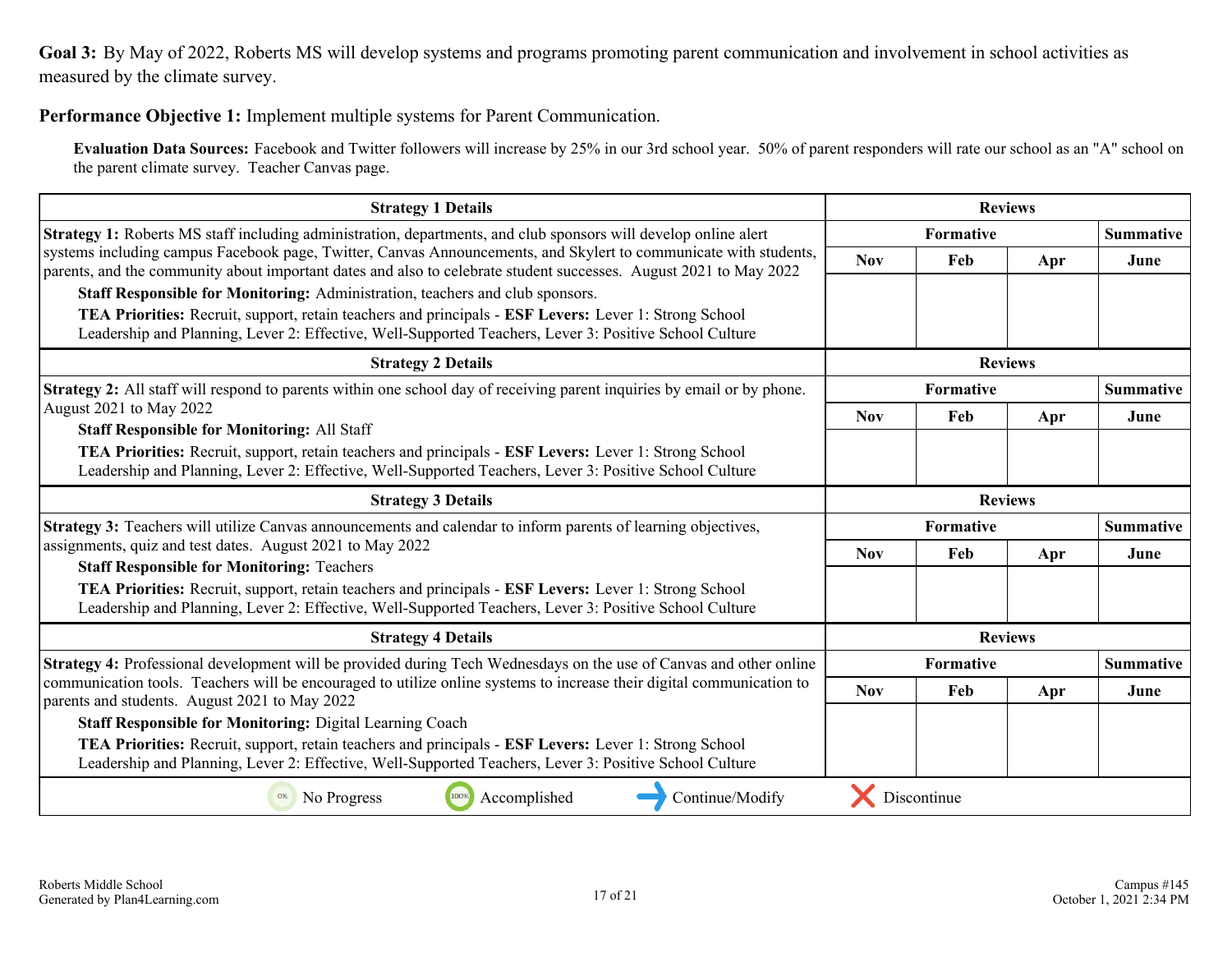**Goal 3:** By May of 2022, Roberts MS will develop systems and programs promoting parent communication and involvement in school activities as measured by the climate survey.

#### **Performance Objective 2:** Increase parent Involvement in school activities.

**Evaluation Data Sources:** 50% of parent responders will rate our school as an "A" school on the parent climate survey. Parent participation at events. Parent participation in Canvas courses and/or zoom meetings.

| <b>Strategy 1 Details</b>                                                                                                                                                                                                                                                                                                            |            |                  | <b>Reviews</b> |                  |
|--------------------------------------------------------------------------------------------------------------------------------------------------------------------------------------------------------------------------------------------------------------------------------------------------------------------------------------|------------|------------------|----------------|------------------|
| <b>Strategy 1:</b> Roberts MS staff will build relationships with parents and community members by supporting the                                                                                                                                                                                                                    |            | <b>Formative</b> |                | <b>Summative</b> |
| development of a PTO. August 2021 to May 2022<br><b>Staff Responsible for Monitoring: All Staff</b><br><b>TEA Priorities:</b> Recruit, support, retain teachers and principals - <b>ESF Levers:</b> Lever 1: Strong School<br>Leadership and Planning, Lever 2: Effective, Well-Supported Teachers, Lever 3: Positive School Culture | <b>Nov</b> | Feb              | Apr            | June             |
| <b>Strategy 2 Details</b>                                                                                                                                                                                                                                                                                                            |            |                  | <b>Reviews</b> |                  |
| <b>Strategy 2:</b> Roberts MS will plan evening events for students and families such as Meet the Teacher, Open House, and                                                                                                                                                                                                           |            | Formative        |                | <b>Summative</b> |
| Math/STEM night. August 2021 to May 2022                                                                                                                                                                                                                                                                                             | <b>Nov</b> | Feb              | Apr            | June             |
| <b>Staff Responsible for Monitoring: Administration</b><br><b>TEA Priorities:</b> Recruit, support, retain teachers and principals - <b>ESF Levers:</b> Lever 1: Strong School<br>Leadership and Planning, Lever 2: Effective, Well-Supported Teachers, Lever 3: Positive School Culture                                             |            |                  |                |                  |
| <b>Strategy 3 Details</b>                                                                                                                                                                                                                                                                                                            |            |                  | <b>Reviews</b> |                  |
| <b>Strategy 3:</b> EL families will be invited to view an informational power point/video during Open House and during the                                                                                                                                                                                                           |            | Formative        |                | <b>Summative</b> |
| Math/STEM night. September 2021 and March 2022                                                                                                                                                                                                                                                                                       | <b>Nov</b> | Feb              | Apr            | June             |
| <b>Staff Responsible for Monitoring: ESL Coach</b><br><b>TEA Priorities:</b> Recruit, support, retain teachers and principals - <b>ESF Levers:</b> Lever 1: Strong School<br>Leadership and Planning, Lever 2: Effective, Well-Supported Teachers, Lever 3: Positive School Culture                                                  |            |                  |                |                  |
| Accomplished<br>Continue/Modify<br>0%<br>No Progress<br>100%                                                                                                                                                                                                                                                                         |            | Discontinue      |                |                  |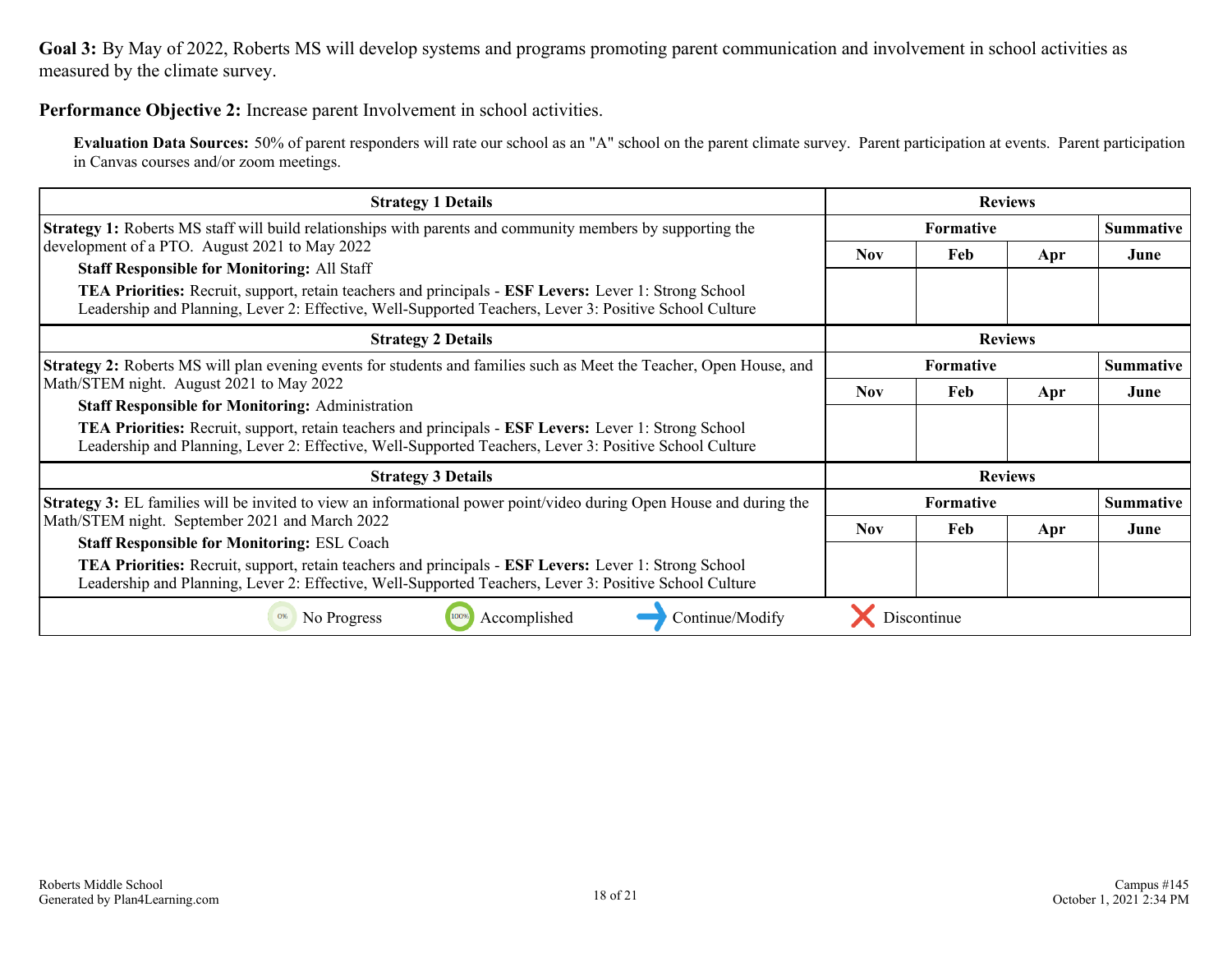# **State Compensatory**

### <span id="page-18-0"></span>**Budget for Roberts Middle School**

**Total SCE Funds: Total FTEs Funded by SCE:** 1 **Brief Description of SCE Services and/or Programs**

### **Personnel for Roberts Middle School**

| Name               | Position            | <b>DOD</b><br>F I E |
|--------------------|---------------------|---------------------|
| Michelle Peterson  | <b>ESL</b><br>Coach | ∪.∪                 |
| Steffenie Horelica | Literacy Coach      | ∪.∪                 |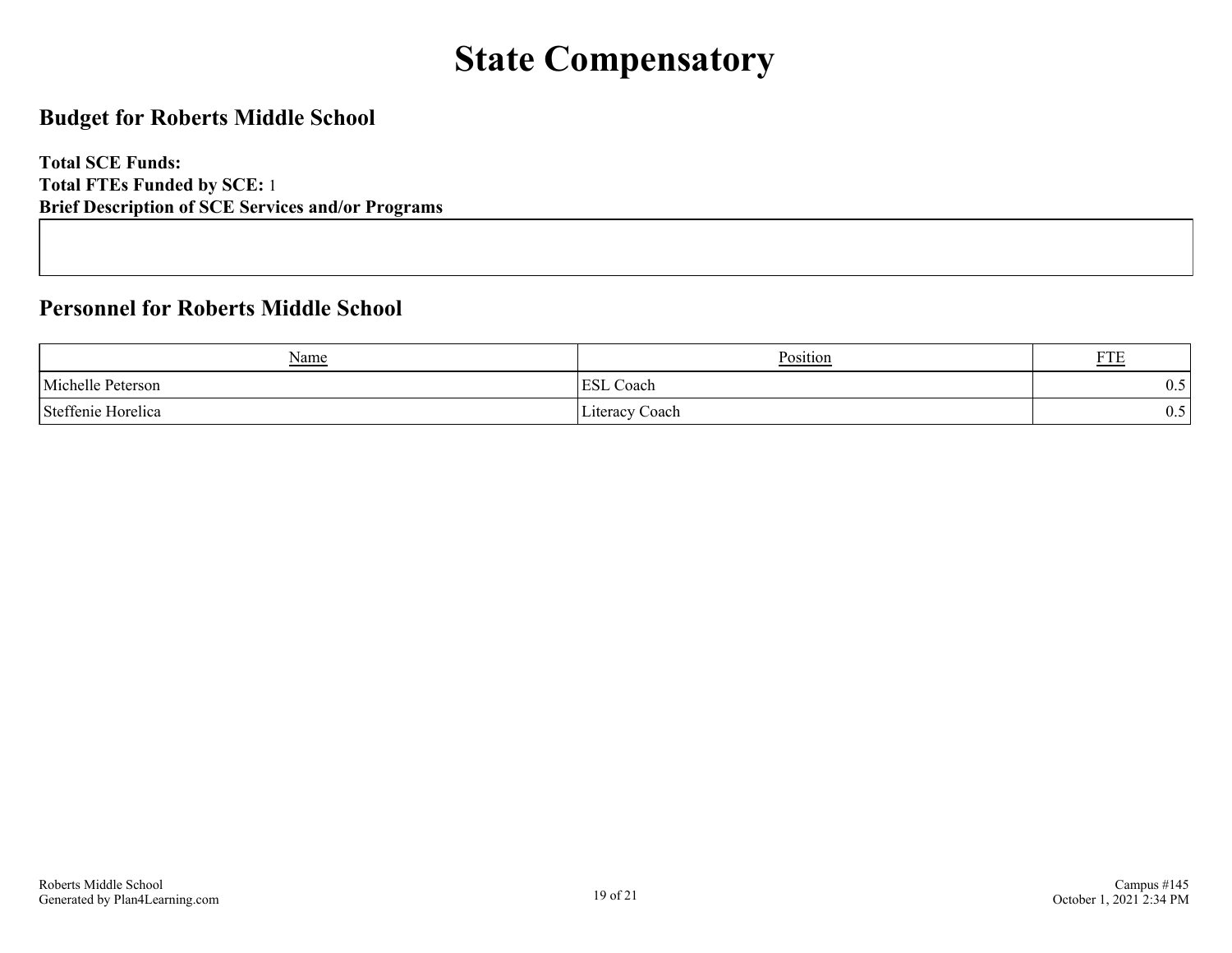# **Campus Funding Summary**

<span id="page-19-0"></span>

|      |           |                 | 199 PIC 24 State Compensatory Ed (SCE) Accelerated |                                    |             |
|------|-----------|-----------------|----------------------------------------------------|------------------------------------|-------------|
| Goal | Objective | <b>Strategy</b> | <b>Resources Needed</b>                            | <b>Account Code</b>                | Amount      |
|      | 3         | 3               |                                                    |                                    | \$32,725.00 |
|      | 3         | 5               |                                                    |                                    | \$2,115.00  |
|      | 3         | 6               | Supplies, Materials, and Extra Duty Pay            |                                    | \$2,538.00  |
|      |           |                 |                                                    | Sub-Total                          | \$37,378.00 |
|      |           |                 |                                                    | <b>Budgeted Fund Source Amount</b> | \$37,378.00 |
|      |           |                 |                                                    | +/- Difference                     | \$0.00      |
|      |           |                 |                                                    |                                    |             |
|      |           |                 | 199 PIC 25 State Bilingual/ESL                     |                                    |             |
| Goal | Objective | <b>Strategy</b> | <b>Resources Needed</b>                            | <b>Account Code</b>                | Amount      |
|      | 3         | $\overline{2}$  |                                                    |                                    | \$1,760.00  |
|      | 3         | 4               | <b>ESL Coach</b>                                   |                                    | \$32,075.00 |
|      |           |                 |                                                    | Sub-Total                          | \$33,835.00 |
|      |           |                 |                                                    | <b>Budgeted Fund Source Amount</b> | \$33,835.00 |
|      |           |                 |                                                    | +/- Difference                     | \$0.00      |